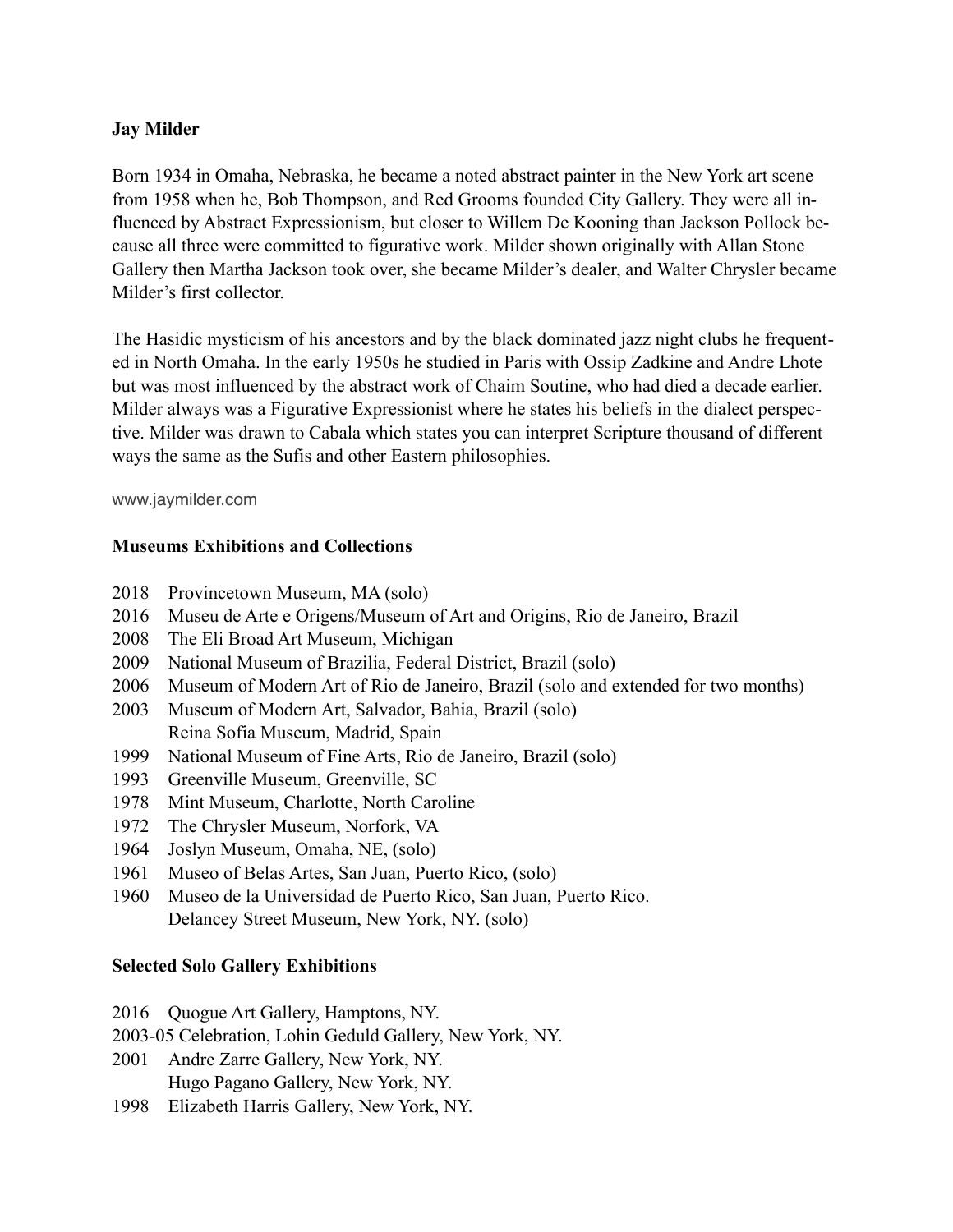- 1997 Retrospective show, Hugo Pagano Gallery, New York, NY.
- 1996 Horace Richter Gallery, Tel Aviv, Israel.
- 1995 Kathleen Ross Gallery Soho, New York, NY.
- 1994 Alitash Kebede Gallery, Los Angelos, CA.
- 1991 Private Stories, Alitash Kebede Fine Art, Los Angeles, CA. Schick Art Gallery Museum, Skdmore College, Saratoga Springs, NY. Virginia Beach Center for the Arts, Virginia Beach Center for the Arts, Va.
- 1990 Horace Richter Gallery, Jaffa, Israel. The Expanding Figurative Imagination, Anita Shapolsky Gallery, New York, NY.
- 1988 Girgis & Klym Gallery, Fitzroy, Australia.
- 1987 Richard Green Gallery,'Jay Milder–Messiah on the IND," New York. Harcourts Contemporary, San Francisco, CA.
- 1986 Sid Deutsch Gallery, New York, NY. Gallery Four, Charlotte, VA.
- 1982 Oscarsson Hood Gallery, New York, NY.
- 1979 Engber Gallery, New York, NY.
- 1978 Art Latitude, New York, NY.
- 1977 Bienville Gallery, New Orleans, LA
- 1975 Lener Heler Gallery, New York, NY.
- 1964 Martha Jackson Gallery, New York. Yale School of Art and Architecture, Seven Younger Painters
- 1963 Dayton Art Institute, Dayton, HO.
- 1960 Zabriskie Gallery, New York, NY. Martha Jackson Gallery, New York, NY.
- 1958 City Gallery , New York, NY.

## **Artist in Residence**

- 1971 City College, City University of NewYork, NY
- 1970 Chrysler Museum School, Norfolk, VA
- 1969 Maryland Institute of Art, Baltimore, MD
- 1965-69 Yale University, once per month talking with graduate students, Honorary position.
- 1965 Brandies Institute, Sant Susanna, CA
- 1962-64 Dayton Art Institute, Dayton, OH

## **Honors and Awards**

- 1999 Cultural Exchange Representative between America and Brazil at Belles Artes Museum, Rio de Janeiro, Brazil
- 1998 National Endowment for the Arts Participation in Arts Conference, Lubjana, Yugoslavia
- 1991 Critic Donald Kuspit lecture on Milder's work during the "Jay Milder: Urban Visionary - Retrospective Show 1958-1991," Virginia Beach, VA.